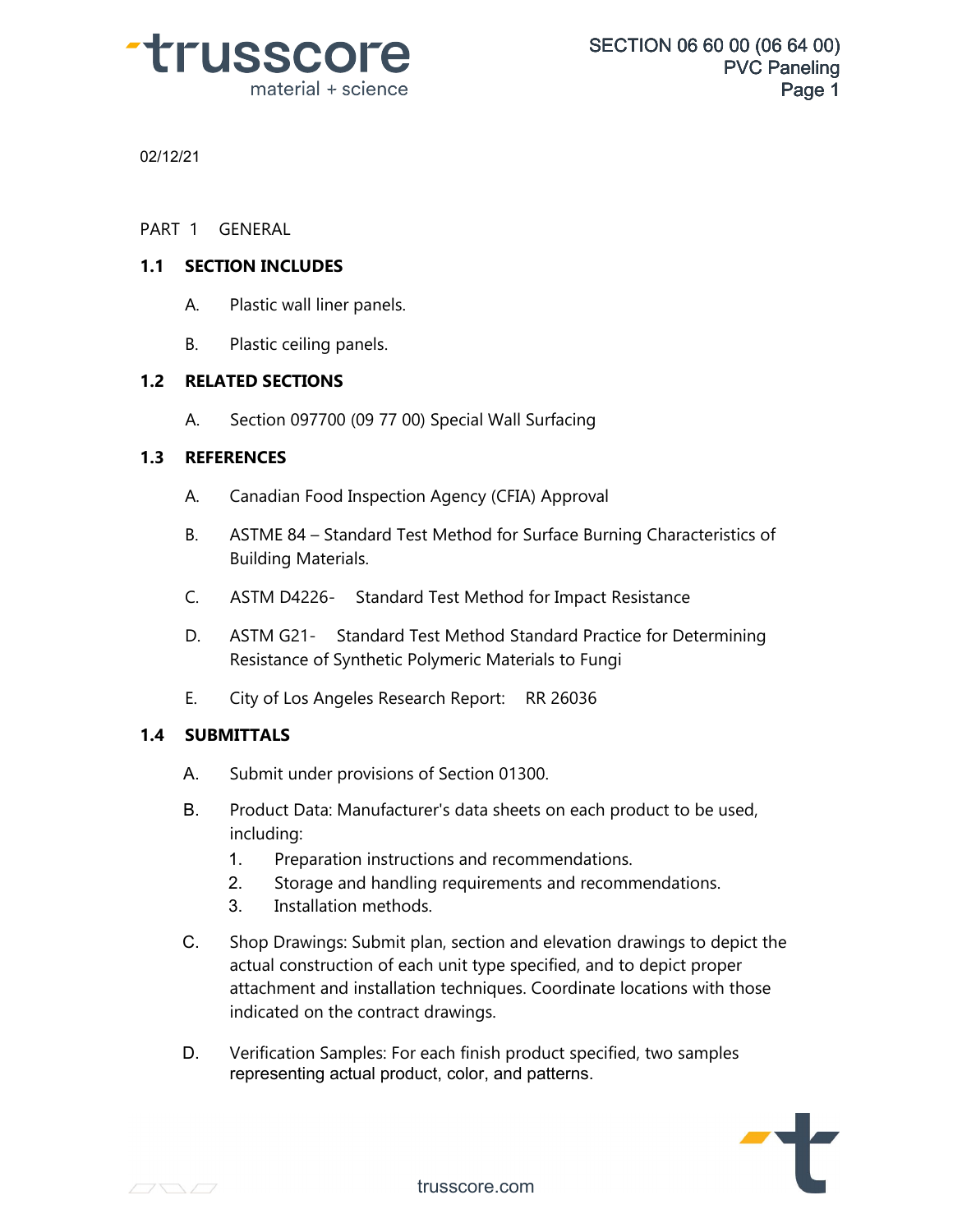

## **1.5 QUALITY ASSURANCE**

- **QUALITY ASSURANCE**<br>A. Manufacturer Qualifications: Primary products shall be manufactured and<br>supplied by a single manufacturer. **ITY ASSURANCE**<br>Manufacturer Qualifications: Primary p<br>supplied by a single manufacturer.<br>Installer Qualifications: Products shall.
- SURLITT ASSURANCE<br>
A. Manufacturer Qualifications: Primary products shall be manufactured and<br>
supplied by a single manufacturer.<br>
B. Installer Qualifications: Products shall be installed by a single installer with a<br>
mini same type and scope as specified. B. Installer Qualifications: Products shall be installed by a single installer with a<br>minimum of five years demonstrated experience in installing products of the<br>same type and scope as specified.<br>C. Mock-Up: Provide a mock
- and application workmanship. Finish areas designations and type and scope as specified.<br>
1. Finish areas designated by Architect.<br>
2. Do not proceed with remaining work une 2. Mock-Up: Provide a mock-up for evaluation of surface preparation techniques<br>and application workmanship.<br>1. Finish areas designated by Architect.<br>2. Do not proceed with remaining work until workmanship, color, and<br>sheen
	-
- sheen are approved by Architect. 3. Finish areas designated by Architect.<br>
2. Do not proceed with remaining work until workmanship, color, and<br>
sheen are approved by Architect.<br>
3. Refinish mock-up area as required to produce acceptable work. 2. Do not proceed with remaining work unt<br>sheen are approved by Architect.<br>3. Refinish mock-up area as required to pro<br>**1.6 DELIVERY, STORAGE, AND HANDLING** 
	-

- **1.6 DELIVERY, STORAGE, AND HANDLING**<br>A. Store products in manufacturer's unopened packaging until ready for installation.
- B. Store materials in clean, dry area indoors in accordance with manufacturer's instructions. mostallation.<br>
B. Store materials in cle<br>
instructions.<br>
C. Store panels flat. **1.7 PROJECT CONDITIONS**<br>
A Maintain environmental conditions
	-

- C. Store panels flat.<br> **1.7 PROJECT CONDITIONS**<br>
A. Maintain environmental conditions (temperature, humidity, and ventilation) within limits recommended by manufacturer for optimum results. Do not install products under environmental conditions outside manufacturer's absolute limits. Panels and its interpretative, the midity, and ventilation)<br>within limits recommended by manufacturer for optimum results. Do not<br>install products under environmental conditions outside manufacturer's<br>abso degrees of operating temperature B. Cold Temperatures – Do NOT install panels at temperature at or below 32F<br>degrees of operating temperature<br>B. Cold Temperatures – Do NOT install panels at temperature at or below 32F<br>degrees. THE USSCOPE SECTION 06 600 (06 64 00)<br>
meterial + science<br>
Network and the metric of the science<br>
A Metric Complete and the metric of the science<br>
signal and supplies of the science of the science of the science of the sci
	- degrees. degrees of opera<br> **1.8 WARRANTY**<br> **1.8 WARRANTY**

- B. Cold Temperatures Do NOT install panels at temperature at or below 32F<br>degrees.<br>**WARRANTY**<br>A. At project closeout, provide to Owner or Owner's Representative an executed<br>copy of the manufacturer's standard limited war copy of the manufacturer's standard limited warranty against manufacturing defect, outlining its terms, conditions, and exclusions from coverage. 2.1.1.1<br>At project closeout, provide to C<br>copy of the manufacturer's stand<br>defect, outlining its terms, condi<br>1. Term: Limited Lifetime.
	-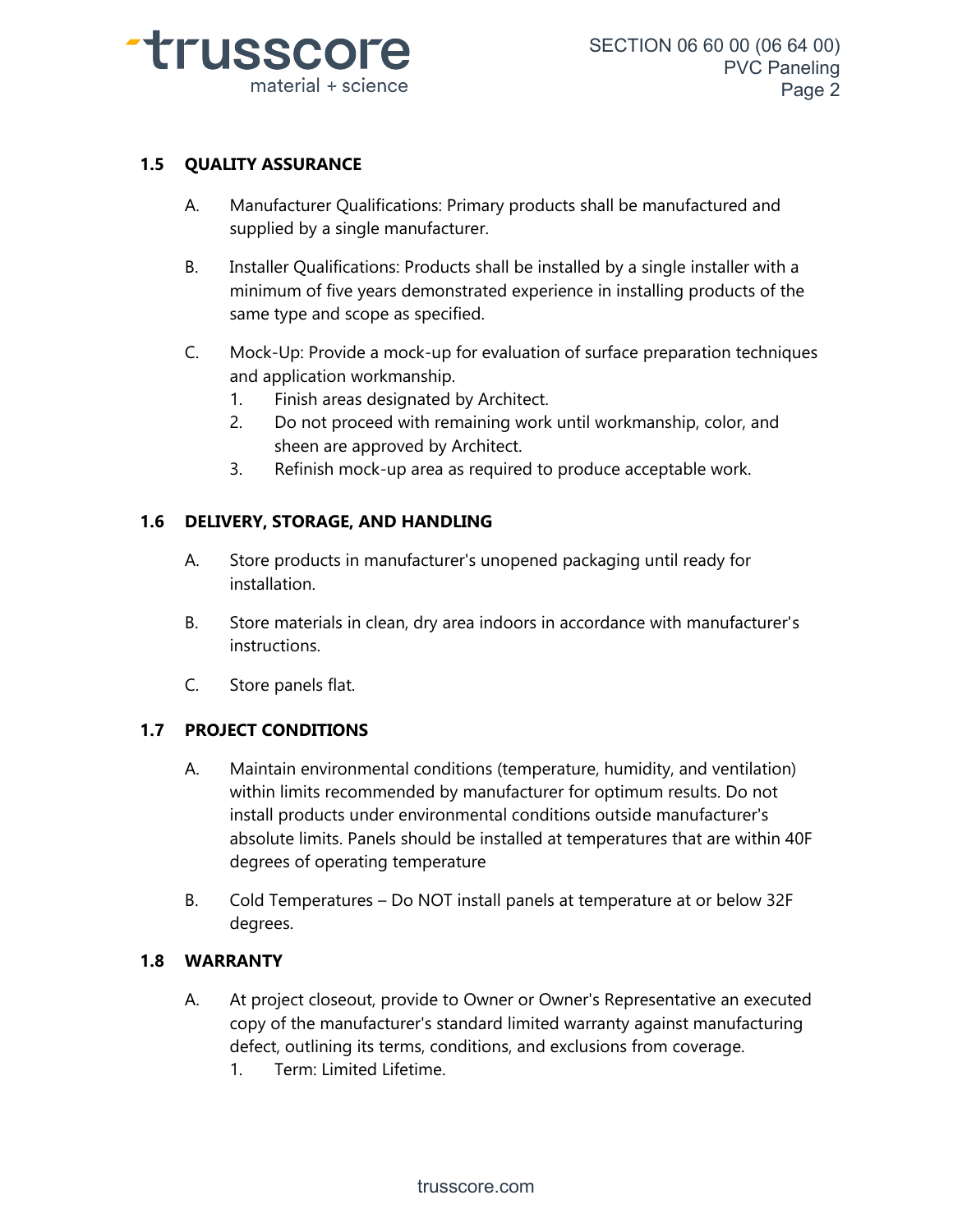

# **PART 2 PRODUCTS**

## **2.1 MANUFACTURERS**

- A. Parent Manufacturer: **Trusscore Inc.** Located at: 140 Minto Road Palmerston, ON N0G2P0 Phone: (888) 418-4679 Fax: (866) 457-9859
- B. Substitutions: Not permitted.

## **2.2 PVC WALL PANELS**

- A. Product: Trusscore® Wall&CeilingBoard™ PVC Interlocking Liner Panel
	- 1. Description: Tongue-and-groove, rib-reinforced wall panels with nailing fins.
	- 2. Material: PVC; 100 percent virgin
	- 3. Outside Surface: Flat.
	- 4. Width: 16 inches.
	- 5. Thickness: 1/2 inch.
	- 6. Weight: 0.8 pounds per square foot
	- 7. Food processing facilities: CFIA approved and compliant with FDA and USDA guidelines.
	- 8. Surface Burning Characteristics, ASTM E 84: Class A
		- a. Flame Spread Index: 15.
		- b. Smoke Developed Index: 450.
	- 9. Color: [White] [Gray]
	- 10. Corrosion proof
	- 11. Waterproof, Nonporous

# 10. Corrosion proof<br>11. Waterproof, Nonpor<br>**2.3 PVC CEILING PANELS**

- A. Product: Trusscore® Wall&CeilingBoard™ PVC Interlocking Liner Panel
	- 1. Description: Tongue-and-groove, rib-reinforced wall panels with nailing fins.
	- 2. Material: PVC
	- 3. Outside Surface: Flat.
	- 4. Width: 16"
	- 5. Thickness: 1/2 inch.
	- 6. Weight: 0.8 pounds per square foot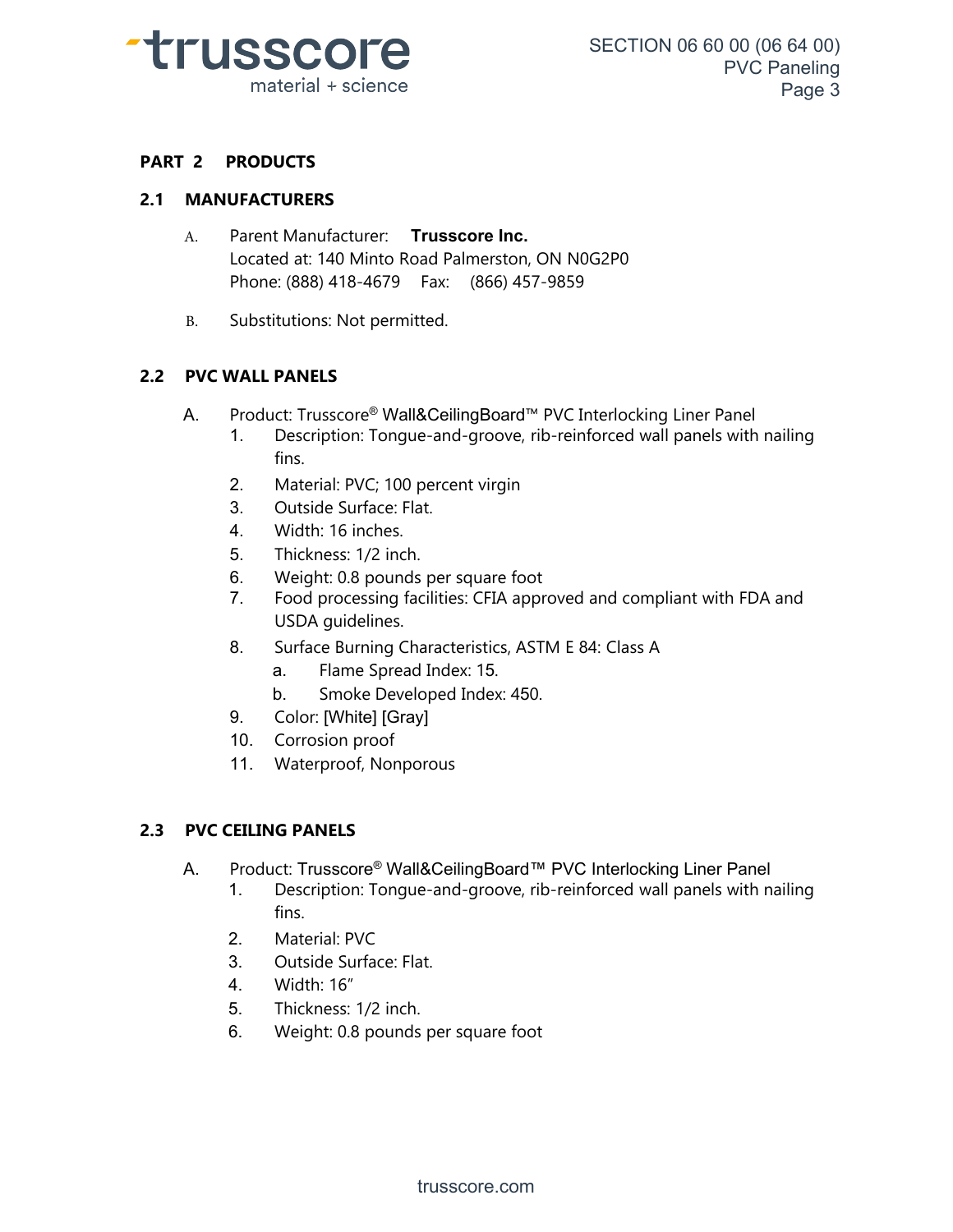

- 7. Food processing facilities: CFIA approved and compliant with FDA and USDA guidelines.
- 8. Surface Burning Characteristics, ASTM E 84: Class A
	- a. Flame Spread Index: 15.
	- b. Smoke Developed Index: 450.
- 9. Color: [White] [Gray]
- 10. Corrosion proof
- 11. Waterproof, Nonporous

# **2.4 ACCESSORIES**

- A. Product: Trusscore® PVC Trim
	- 1. Description: J Trim, Outside Corner, Inside Cove, Base Trim, H Divider and F Channel.
	- 2. Material: PVC, 100 percent virgin
	- 3. Color: [White] [Gray]

# **PART 3 EXECUTION**

## **3.1 EXAMINATION**

- A. Do not begin installation until substrates have been properly prepared.
- B. If substrate preparation is the responsibility of another installer, notify Architect of unsatisfactory preparation before proceeding.

# **3.2 PREPARATION**

- A. Clean surfaces thoroughly prior to installation.
- B. Prepare surfaces using the methods recommended by the manufacturer for achieving the best result for the substrate under the project conditions.

# **3.3 INSTALLATION**

- A. Install wall and ceiling panels in accordance with manufacturer's instructions at locations indicated on the Drawings.
- B. Install wall and ceiling panels plumb, level, square, flat, and in proper alignment.
- C. Install trim in accordance with manufacturer's instructions.
- D. Ceiling Panels: Anchor ceiling panels with fasteners in accordance with manufacturer's instructions.